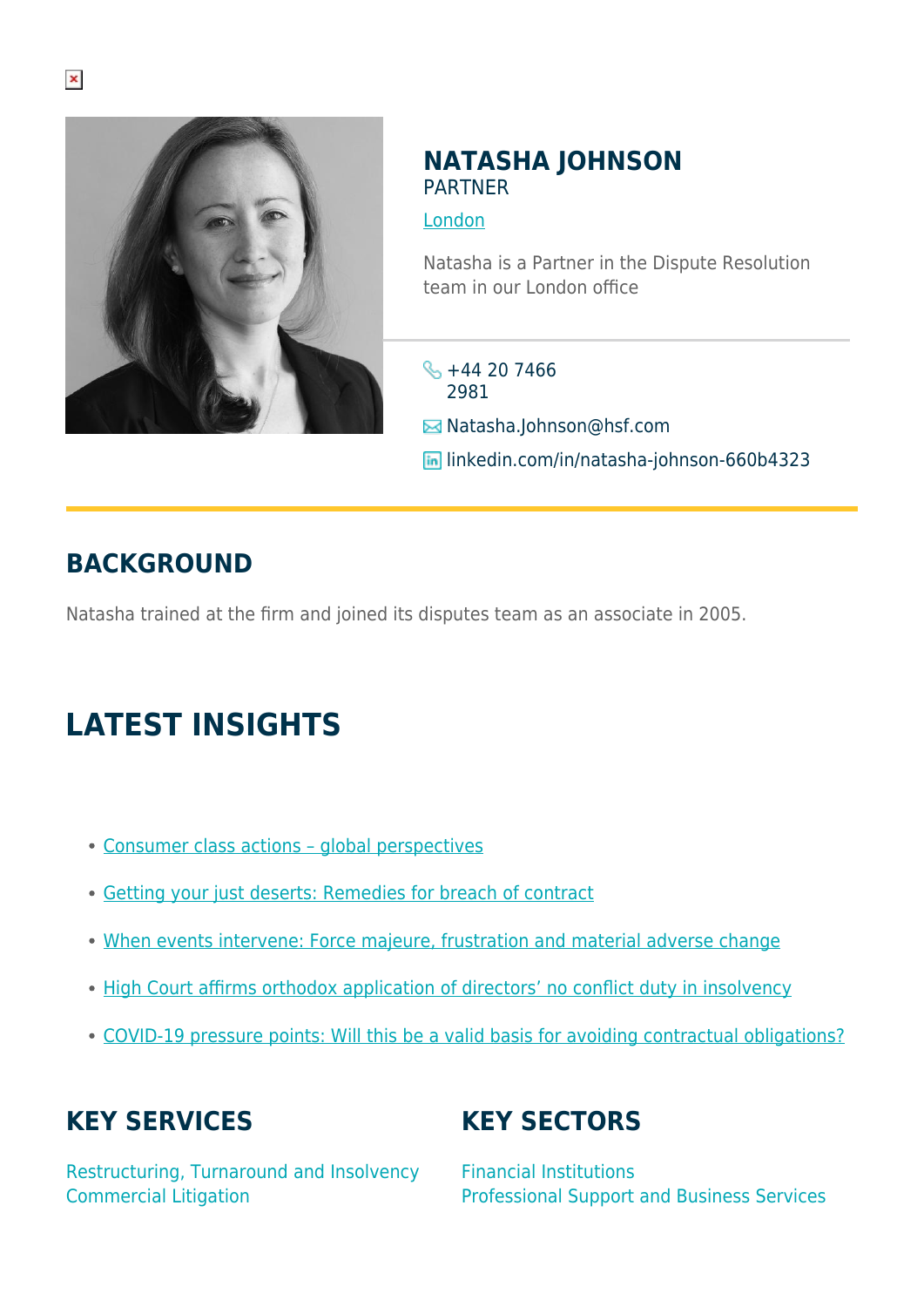### **EXPERIENCE**

Natasha is an experienced commercial litigator with expertise across a number of specialisms including class actions, contentious restructuring and insolvency and corporate governance and a range of sectors including financial services, media and consumer.

Natasha's practice encompasses commercial disputes and class actions, contentious restructuring and insolvency, financial services litigation and expertise in relation to directors' duties and corporate governance matters. Her clients include major corporates, banks, professional services firms, funds, company boards and individual directors and office holders. She has a wealth of experience advising on matters involving allegations of negligence, as well as contractual and shareholders' disputes and director misfeasance.

Natasha has significant experience working with major listed clients and has led our work for financial services institutions and public company boards in relation to high profile officeholder, internal, whistleblowing and regulatory investigations, as well as parliamentary select committee inquiries involving corporate governance and reputation management issues.

Natasha has advised on a number of the largest and most high-profile matters of recent years and is recognised for her technical excellence and commercial and sensitive approach. Natasha is listed as an 'up and coming' Ranked Lawyer for Commercial & Corporate Litigation in Chambers & Partners UK 2022, where she is praised for being "extremely able, super bright, and having great judgement." She is ranked as a 'next generation partner' for Commercial Litigation: Premium in Legal 500 UK 2022. Natasha is also listed as a 'key lawyer' for the firm on Corporate Restructuring and Insolvency and Banking Litigation: Investment and Retail in Legal 500 UK 2022 and has previously been recommended as having a "great deal of experience with the international elements of litigation" in Legal 500 UK 2018. Natasha is most recently listed as a key lawyer for Crisis & Risk Management in Chambers & Partners Professional Advisors 2022.

Natasha's experience includes advising:

#### **Financial services and banking litigation**

Société Générale in relation to High Court proceedings in connection with multi-million dollar transactions entered into with the Libyan Investment Authority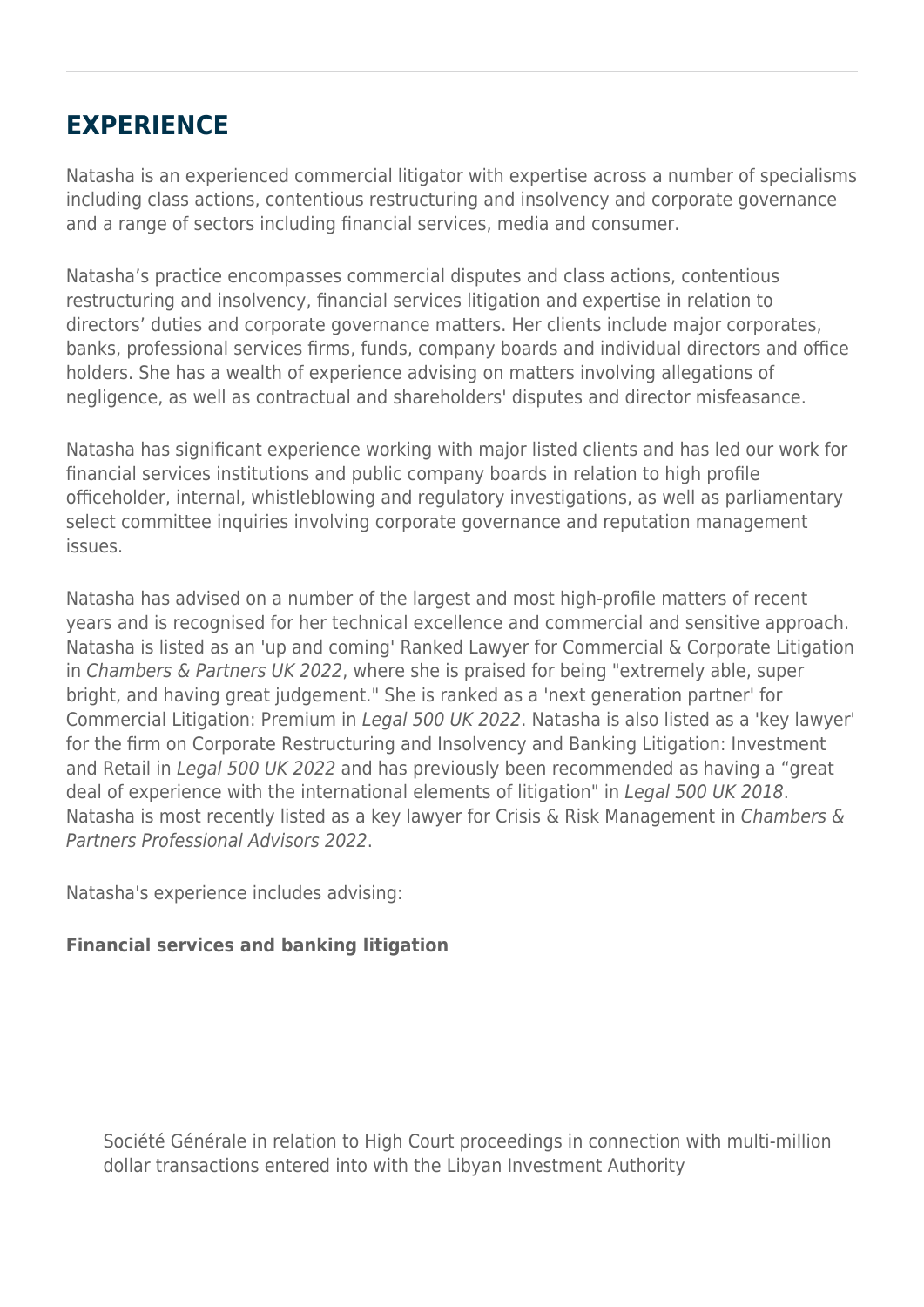Several leading banks and funds in connection with disputes arising out of structured finance and derivatives transactions

A bank in relation to shareholder derivative claims

Arab Banking Corporation and ABC Islamic Bank on their successful multi-party High Court litigation against the Algosaibi partnership arising out of an alleged \$9bn fraud, including claims for breach of contract and in misrepresentation and deceit

CIBC in major High Court litigation in relation to the failed Box Clever securitisation including claims by noteholders relating to misrepresentation and professional negligence connected with the financial modelling

A major bank UK bank in relation to a shareholder derivative action in the New York courts

#### **Class actions**

A major OEM in relation to a class action concerning diesel NOx emissions in respect of approximately 250,000 vehicles

A media company in relation to a threatened misselling class action

Financial Services Compensation Scheme in relation to large-scale High Court litigation involving industry-wide mis-selling claims on behalf of retail investors

**Investigations and crisis management**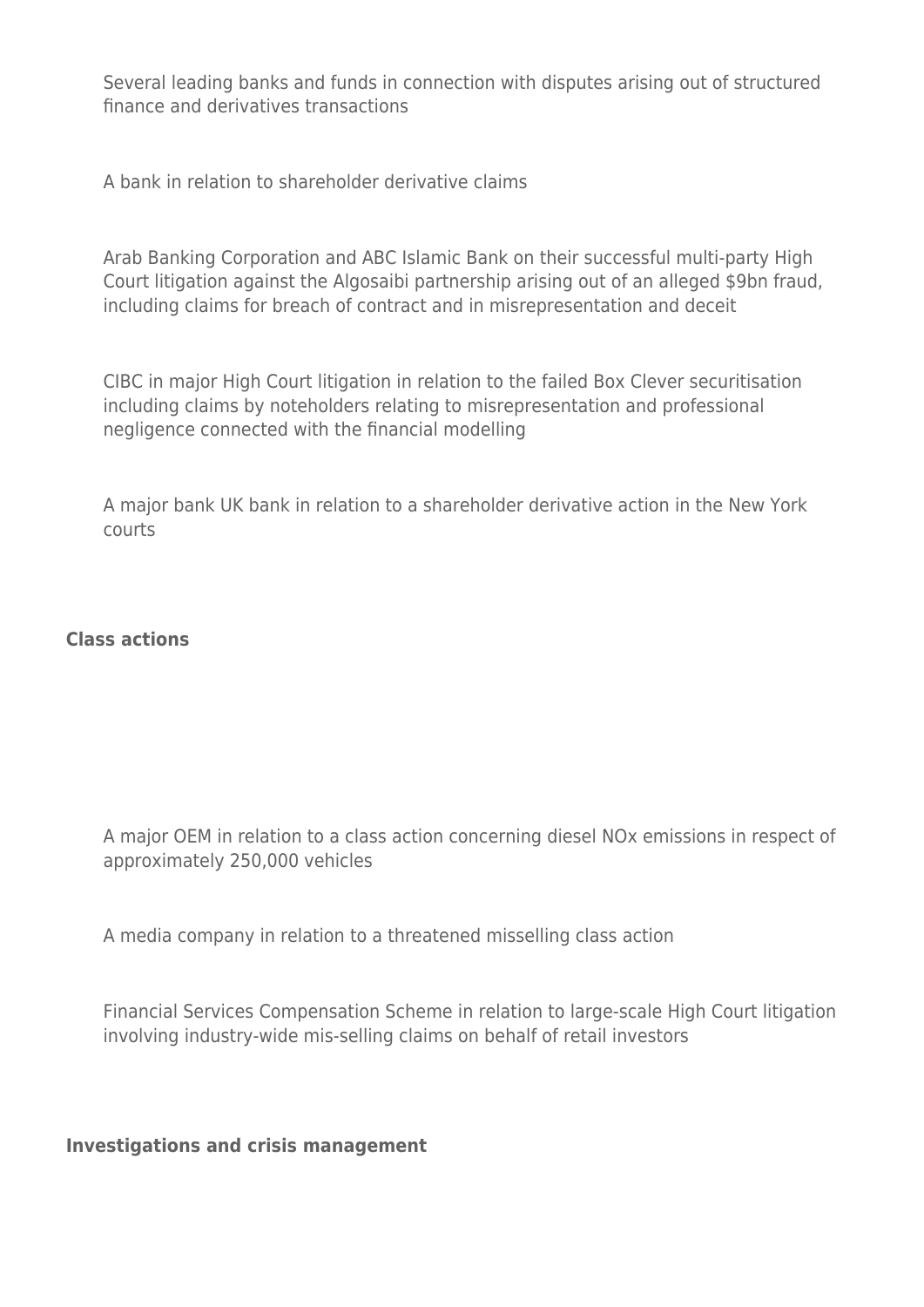An international bank in relation to an investigation of whistleblower allegations of bullying and harassment

Ted Baker plc in relation to an independent investigation

Several major listed corporates in relation to sexual and other harassment and bullying claims

The former board of a FTSE 250 listed company in relation to a regulatory investigation by the Financial Conduct Authority

An international household name corporate in relation to a Parliamentary Select Committee inquiry

A major media company in the wake of high-profile events, including in relation to attendance before a Select Committee inquiry

#### **Contentious insolvency**

Certain former directors of Carillion on all matters arising from their high-profile liquidation, including in relation to the various Parliamentary committee appearances and investigations and ongoing CDDA proceedings

EY as Administrators of international telecommunications group Nortel EMEA in relation to complex cross border disputes

A major consumer business in relation to the insolvency of its exclusive warehousing and transport provider in the UK, including in relation to maintaining supply to retailers